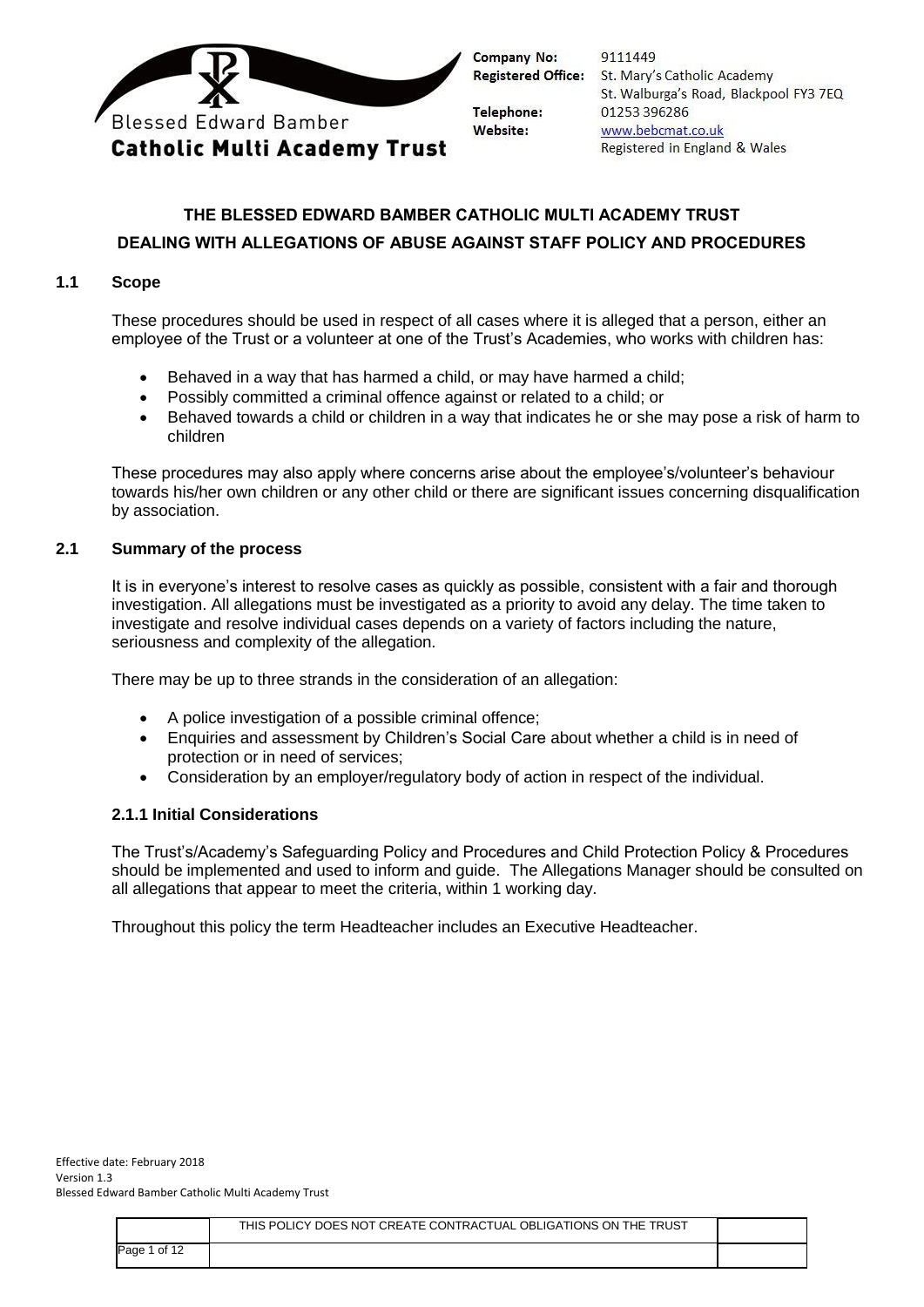| <b>Allegation Against</b>                              | <b>Senior Leader Reporting</b><br>to Allegations Manager | <b>Designated Alternative</b><br>to Report to Allegations<br>Manager |
|--------------------------------------------------------|----------------------------------------------------------|----------------------------------------------------------------------|
| Chair of the Board                                     | Vice Chair of the Board                                  | <b>Chief Executive Officer</b>                                       |
| <b>Other Director</b><br>(inc Chief Executive Officer) | Chair of the Board                                       | Vice Chair of the Board                                              |
| Headteacher                                            | Chief Executive Officer                                  | Chair of the Board                                                   |
| All other employees or<br>volunteers                   | Headteacher                                              | Chief Executive Officer                                              |

The Allegations Manager will determine if a police investigation or Children's Social Care enquiries are appropriate and whether immediate intervention is required. In some, more complex cases, or where it is unclear how the case should be taken forward, the Allegations Manager, police or Children's Social Care may call a consultation meeting with the employer, and occasionally, other professionals, to review the information and decide how best to proceed.

In less serious cases, police and Children's Social Care may not need to be involved but the Allegations Manager can provide an objective view by someone who is independent of the organisation.

The consultation with the Allegations Manager should take place before any investigations commence to establish whether:

- The allegation falls within the scope of the procedures, including physical contact;
- There is a need to gather further information.

#### **2.1.2 Initial Action**

If there is an immediate risk, appropriate actions may need to be taken e.g. urgent involvement of police; removal of member of staff; securing evidence; urgent medical attention.

The Allegations Manager will consult, as appropriate, with Children's Social Care and the Police Designated Officer to consider:

- If a Children's Social Care or a police response may be appropriate and if a strategy meeting and/or an evaluation meeting needs to be held;
- If the allegation should be managed solely by the Trust, with the proviso that, if further information comes to light suggesting a child protection response or criminal response may be necessary, then a further consultation will take place.
- In exceptional circumstances, with complex cases, the Allegations Manager may determine that further consultation is appropriate with the employer where there is no involvement needed by police or Children's Social Care, this could be by phone or face to face.

#### **2.1.3 Suspension**

The possible risk of harm to children posed by the accused person needs to be effectively evaluated and managed in respect of the child(ren) involved in the allegations. In some cases that will require the Senior Leader to consider suspending the person until the case is resolved. Suspension should not be the default position; an individual should only be suspended if there is no reasonable alternative. Prior to any decision being made the Senior Leader must take advice from the Allegations Manager, Chief Executive Officer and the Trust's HR Provider.

|              | THIS POLICY DOES NOT CREATE CONTRACTUAL OBLIGATIONS ON THE TRUST |  |
|--------------|------------------------------------------------------------------|--|
| Page 2 of 12 |                                                                  |  |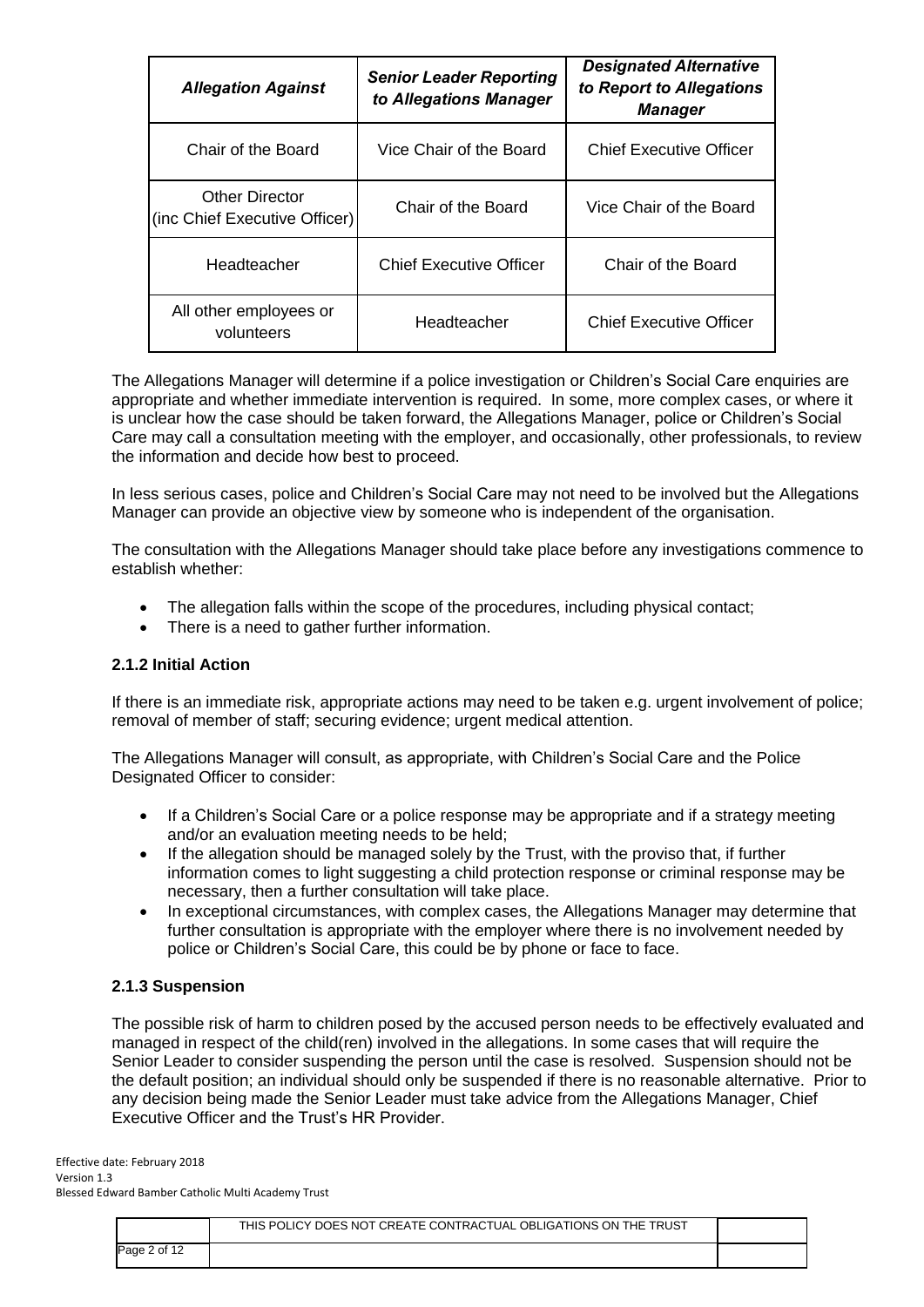Suspension should only be considered in cases where:

- There is cause to suspect a child or other children at the workplace is or are at risk of significant harm; or
- The case is so serious that it might be grounds for dismissal.

The Senior Leader should also consider whether the result that would be achieved by suspension could be obtained by alternative arrangements, based on an assessment of risk, for example:

- Redeployment within the Academy/Trust so that the individual does not have direct contact with the child or children concerned;
- Providing an assistant to be present when the individual has contact with children;
- Redeploying within the Academy/Trust to alternative work so the individual does not have unsupervised access to children;
- Moving the child or children where they will not come into contact with the member of staff, making it clear that this is not a punishment and parents have been consulted.

Only the Trust has the authority to suspend a member of staff; however the Senior Leader must give appropriate weight to any recommendations of the Evaluation Meeting. Where it has been deemed appropriate to suspend the person, written confirmation should be sent within one working day, giving as much detail as possible for the reasons for the suspension and the suspension should be reviewed on a regular basis.

If the Senior Leader is concerned about the welfare of other children in the community or the employee's family, those concerns should be reported to the Allegations Manager, Children's Social Care or police but suspension is highly unlikely to be justified on the basis of such concerns alone.

# **2.1.4 Informing the Person Subject to the Allegation**

The Senior Leader should inform the person subject to the allegation, about the allegation, as soon as possible after consulting the Allegations Manager. Where a strategy discussion is required, or police or Children's Social Care may need to be involved, the Senior Leader must wait until the Allegations Manager has agreed with the agencies what information can be disclosed to the person subject to the allegation and by whom.

#### **2.1.5 Informing the Parents**

The Senior Leader will need to consider advising parents of an incident involving their child this might be straight away, for example, if the child has been injured whilst in the organisation's care and requires medical treatment, or this may need to wait until initial consultation has taken place with the agencies involved, to determine what can be disclosed and by whom.

#### **2.1.6 No further action:**

Where the Allegations Manager agrees that no further action is to be taken regarding the individual facing the allegation, the decision and justification should be recorded by both the Senior Leader and the Allegations Manager and agreement reached as to what information should be put in writing to the individual concerned and by whom. The Senior Leader should then consider with the Allegations Manager any action in respect of those who made the initial allegation and consider what information should be shared with the child and their parents/carers and by whom.

Where the allegation does not require a formal process, appropriate action should be initiated within three working days.

|              | THIS POLICY DOES NOT CREATE CONTRACTUAL OBLIGATIONS ON THE TRUST |  |
|--------------|------------------------------------------------------------------|--|
| Page 3 of 12 |                                                                  |  |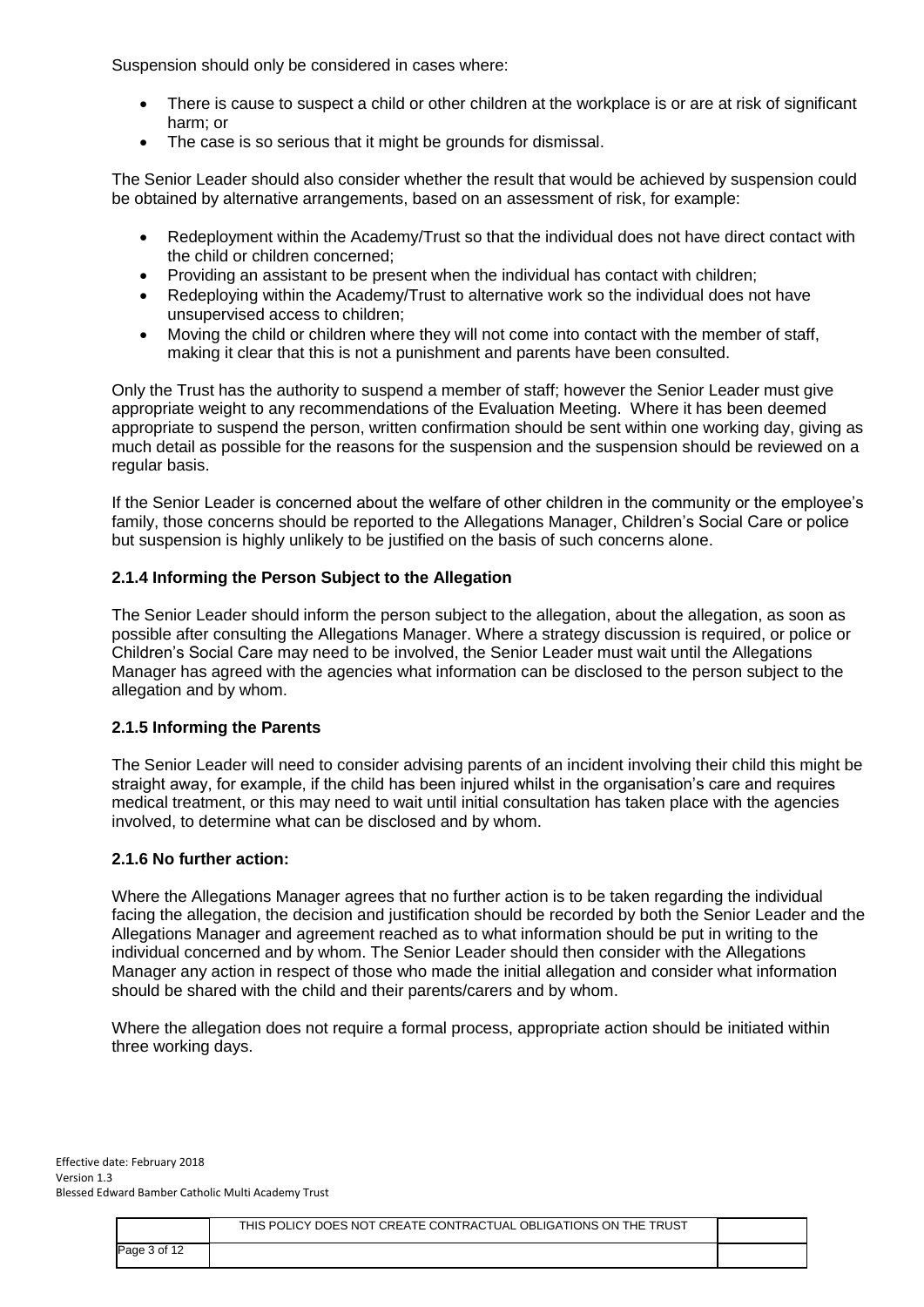### **3.1 External Investigations**

An external investigation takes primacy over any internal investigation or disciplinary action. The Senior Leader must ensure s/he has written instructions from the Allegations Manager as to whether any internal investigation or disciplinary action may run concurrently with an external investigation or must be postponed until the completion of the external investigation.

# **3.1.1. Strategy Meeting:**

If there is cause to suspect that a child is suffering or is likely to suffer significant harm, the Allegations Manager/Children's Social Care will immediately ask for a strategy meeting to be convened.

# **3.1.2 Evaluation Meeting:**

Following the strategy meeting or in cases where a formal strategy discussion is not considered appropriate because the threshold of 'significant harm' is not reached, but a police investigation might be needed, the Allegations Manager will conduct a similar discussion with the police, the Trust, and any other agencies involved with the child to evaluate the allegation and decide how it should be dealt with.

# **3.1.3 Action following Strategy/Evaluation Discussion:**

Where the strategy or evaluation meeting decides that an investigation by the police or Children's Social Care is unnecessary, the Allegations Manager will discuss the next steps with the Senior Leader.

If a criminal investigation is required, the police will aim to complete their enquiries as quickly as possible, consistent with a fair and thorough investigation, and will keep the progress of the case under review. They should at the outset set a target date for reviewing progress of the investigation and consulting the Crown Prosecution Service (CPS) about whether to proceed with the investigation, charge the individual with an offence, or close the case.

All agencies should continue to review the case and inform the Allegations Manager of any significant developments. The Allegations Manager will also regularly review the progress of the case.

#### **3.1.4 Action following a criminal investigation or a prosecution or where Children's Social Care have undertaken an assessment:**

The police or the CPS will inform the Allegations Manager immediately of any case disposal decisions and court appearances and when the criminal investigation is completed. The police should inform the alleged victim and their parents/carers of the outcomes once the investigation or prosecution is concluded.

If the police and/or CPS decide not to charge the individual with an offence, or decide to administer a caution, or the person is acquitted by a Court, the police should pass all information they have which may be relevant to a disciplinary case to the Senior Leader without delay.

If Children's Social Care undertaken an assessment they should seek permission to share the information they have which may be relevant to a disciplinary case.

The information provided by the police and/or Children's Social Care should inform the decision and subsequent action of the Senior Leader, including dismissal, is not ruled out. The options will depend on the circumstances of the case and consideration will need to take account of the result of the police investigation or the trial, as well as the different standard of proof required in disciplinary and criminal proceedings.

|              | THIS POLICY DOES NOT CREATE CONTRACTUAL OBLIGATIONS ON THE TRUST |  |
|--------------|------------------------------------------------------------------|--|
| Page 4 of 12 |                                                                  |  |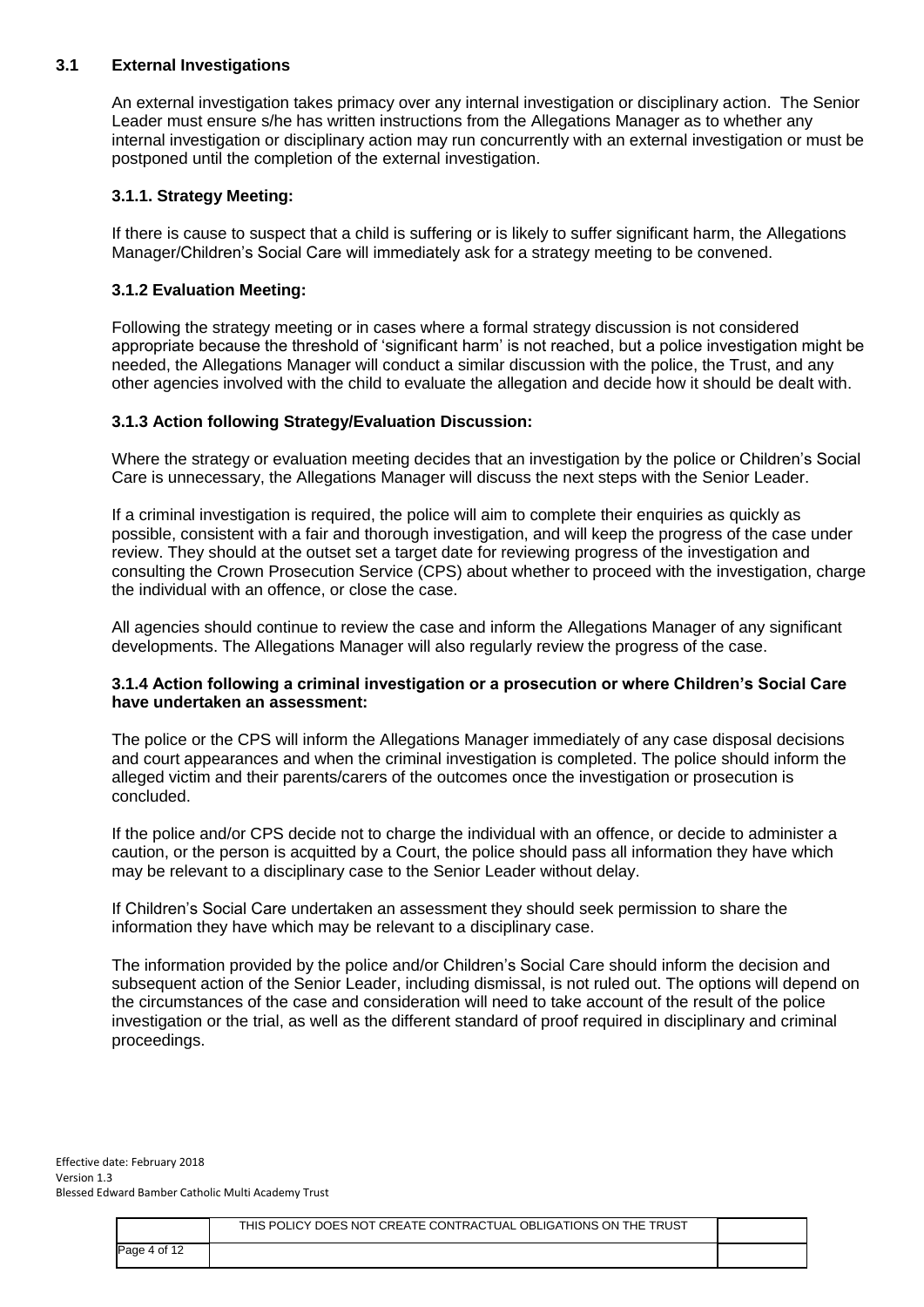# **4.1 Disciplinary Investigation:**

Where an investigation by the police or Children's Social Care is unnecessary, or has been completed, the Senior Leader will need to determine if any further disciplinary investigation is needed.

| <b>Employee Level</b>                         | Investigating<br><b>Manager</b>                                             | <b>Disciplinary</b><br><b>Manager</b> | <b>Appeal Manager</b>     |
|-----------------------------------------------|-----------------------------------------------------------------------------|---------------------------------------|---------------------------|
| <b>Chief Executive</b><br>Officer             | Chair of the Board or<br>other Board Director,<br>appointed by the<br>Chair | <b>Trust Disciplinary</b><br>Panel    | <b>Trust Appeal Panel</b> |
| Headteacher                                   | <b>Chief Executive</b><br>Officer                                           | <b>Trust Disciplinary</b><br>Panel    | <b>Trust Appeal Panel</b> |
| A member of the<br>Academy Leadership<br>Team | Headteacher                                                                 | <b>Chief Executive</b><br>Officer     | <b>Trust Appeal Panel</b> |
| Other Teaching and<br><b>Support Staff</b>    | A member of the<br>Academy Leadership<br>Team                               | Headteacher                           | <b>Trust Appeal Panel</b> |

In some circumstances the Trust may commission an independent investigation: to ensure objectivity; because appropriate resources are not available or the nature and complexity of the allegation might necessitate it.

In all investigations and considerations of an allegation due regard should be given to ensuring objectivity and impartiality. Any person involved in the consideration or investigation of an allegation must declare any possible conflict of interest.

#### **4.2 Outcome of the Internal Disciplinary Process**

The outcome of any process must be reported to the Allegations Manager, who should consider with the Senior Leader what information should be shared with the child and their parents/carers and by whom and reach agreement as to the category of the allegation:

- Substantiated: there is sufficient identifiable evidence to prove the allegation;
- False: there is sufficient evidence to disprove the allegation;
- Malicious: there is clear evidence to prove there has been a deliberate act to deceive and the allegation is entirely false;
- Unfounded: there is no evidence or proper basis which supports the allegation being made. It might also indicate that the person making the allegation misinterpreted the allegation or was mistaken about what they saw. Alternatively they may not have been aware of the circumstances;
- Unsubstantiated: this is not the same as a false allegation. It means that there is insufficient evidence to prove or disprove the allegation. The term, therefore, does not imply guilt or innocence.

|              | THIS POLICY DOES NOT CREATE CONTRACTUAL OBLIGATIONS ON THE TRUST |  |
|--------------|------------------------------------------------------------------|--|
| Page 5 of 12 |                                                                  |  |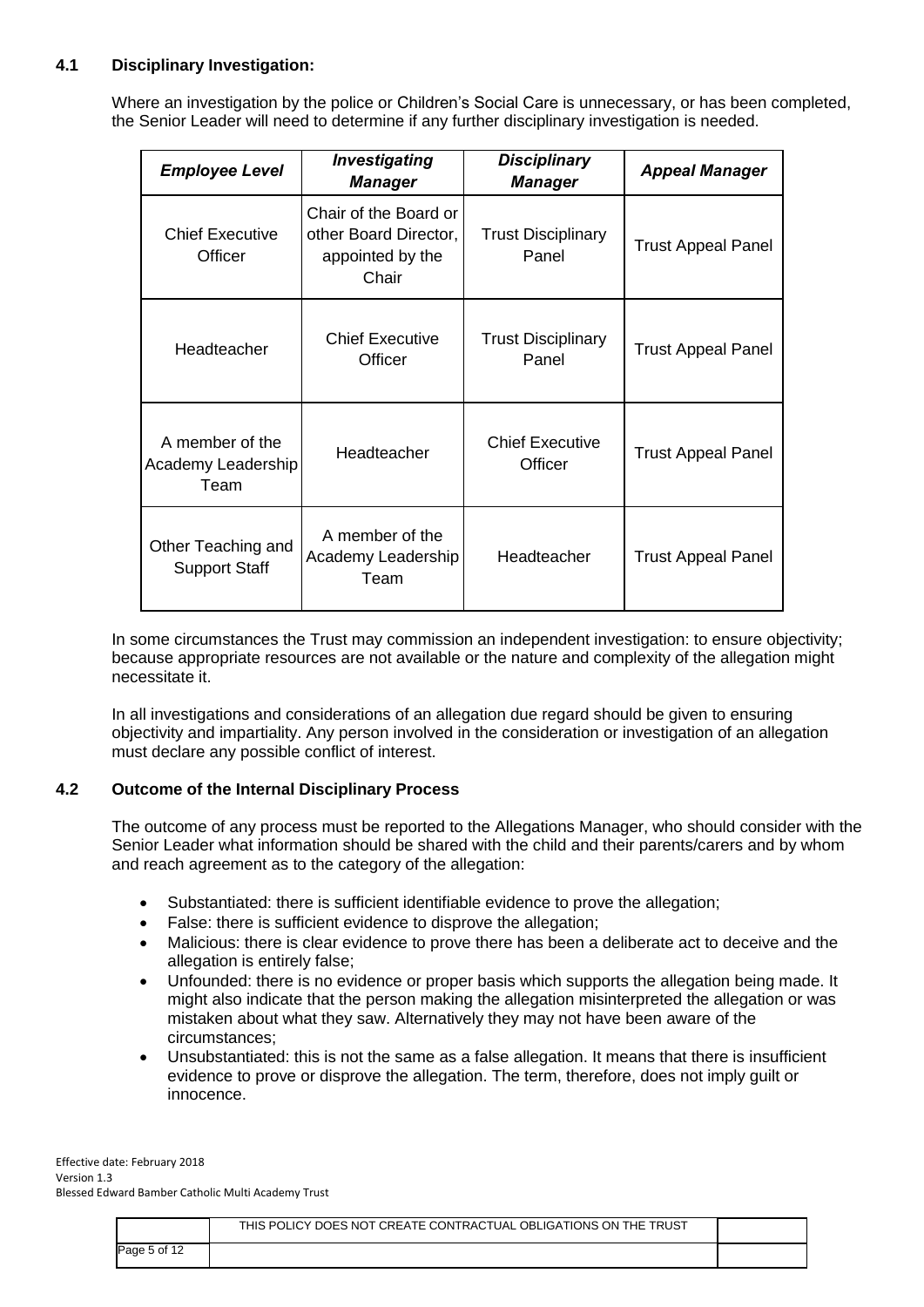For all allegations a clear and comprehensive summary of the allegation, details of how the allegation was followed up and resolved, a note of any action taken and the decisions reached should be kept on the confidential personnel file of the individual concerned and a copy of this should be provided to the individual.

# **4.2.1 Action in Respect of Substantiated Allegations**

If the allegation is substantiated and the person is dismissed or the employer ceases to use the person's services, or the person resigns or otherwise ceases to provide his or her services, the Allegations Manager should discuss with the Senior Manager and the employer's personnel adviser whether a referral to the Disclosure and Barring Service (DBS) for consideration of inclusion on the barred lists, and to a Professional Regulatory Body is required.

#### **4.2.2 Action In Respect of Unfounded or Malicious Allegations**

For those cases where it is immediately clear that the allegation is unfounded or malicious then it is expected that they should be resolved within five working days.

If an allegation is determined to be unfounded or malicious, the Allegations Manager should discuss the matter with Children's Social Care to determine whether the child concerned is in need of services, or may have been abused by someone else.

#### **5.1 Supporting Those Involved**

#### **5.1.1 The Child and their Parents/Carers**

The Senior Leader should also keep the child/parent/carer up to date with the progress of the case and the outcome where there is not a criminal prosecution, including the outcome of any disciplinary process in confidence. The precise nature and detail of information released must be agreed in advance. In cases where a child may have suffered significant harm, or there may be a criminal prosecution, Children's Social Care or the police as appropriate, should consider what support the child or children involved may need. Similarly, where a child has been harmed the Trust should consider what support they should offer the child.

#### **5.1.2 The Person Subject to the Allegation**

The Trust has a duty of care to its employees. They should act to manage and minimise the stress inherent in the allegations and disciplinary process. Individuals should be informed of allegations as soon as possible as previously outlined in this policy.

The employer should also consider what other support is appropriate for the individual. They should be advised to contact their trade union representative, if they have one, and given a named point of contact in the organisation. They should also be given access to welfare counselling or medical support where this is provided by the employer.

Consideration needs to be given when employees are suspended to ensure that they are kept informed of both the progress of their case and current work related issues. The precise nature and detail of information released must be agreed in advance. Social contact with colleagues and friends must not be prevented unless there is evidence to suggest that such contact is likely to be prejudicial to the gathering and presentation of evidence. The individual should be advised not to discuss the case with colleagues.

Where it is decided, on the conclusion of the case, that the person who has been suspended can return to work, the Senior Leader should consider how best to facilitate that. Most people will benefit from some help and support to return to work after a very stressful experience. Depending on the individual's circumstances, a phased return and/or the provision of a mentor to provide assistance and support in the short term may be appropriate. The Senior Leader should also consider how the person's contact with the child or person who made the allegation can best be managed if s/he is to continue working with them.

|              | THIS POLICY DOES NOT CREATE CONTRACTUAL OBLIGATIONS ON THE TRUST |  |
|--------------|------------------------------------------------------------------|--|
| Page 6 of 12 |                                                                  |  |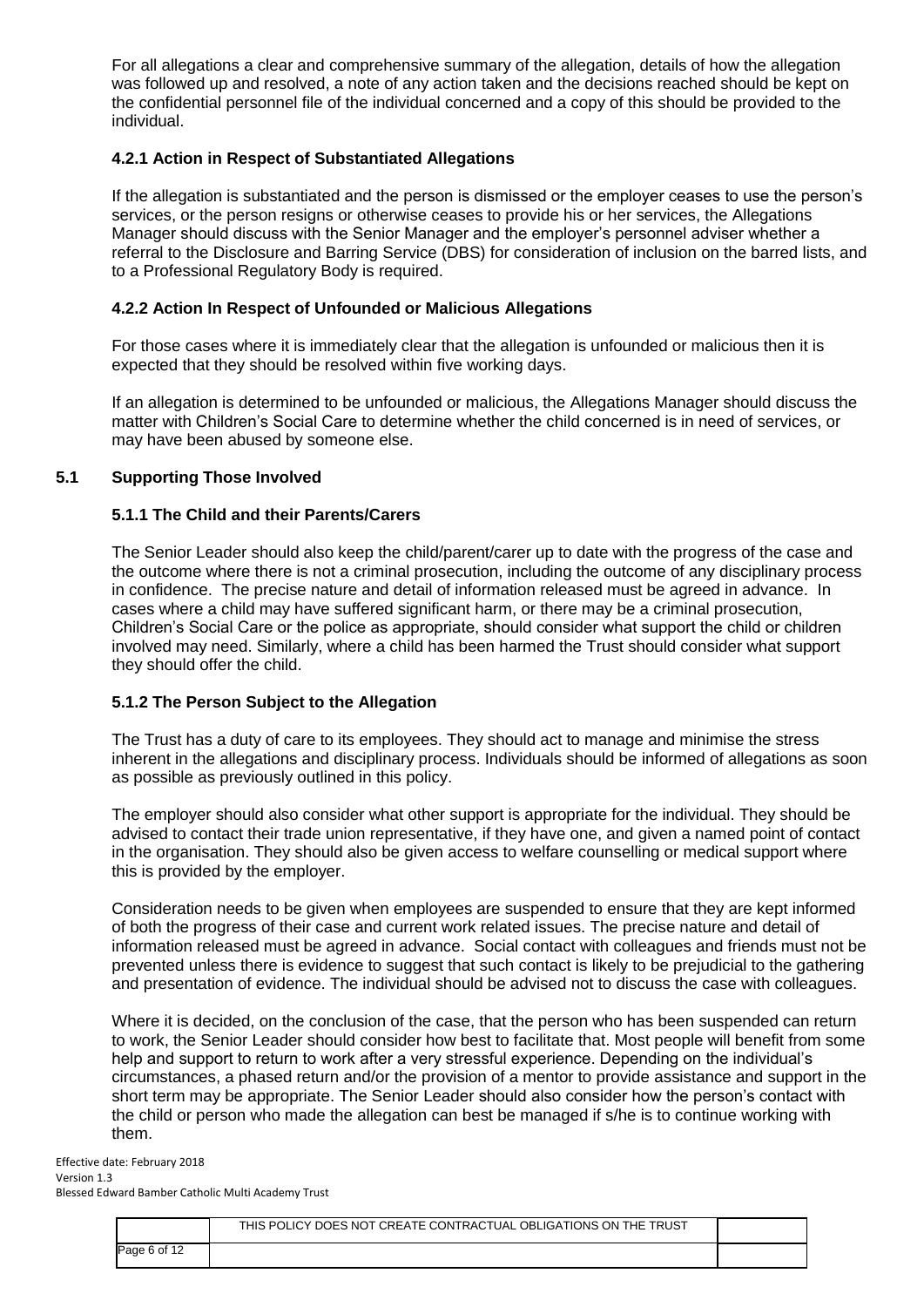# **6.1 Confidentiality**

It is extremely important that, when an allegation is made, every effort is made to maintain confidentiality and guard against unwanted publicity while an allegation is being investigated or considered. At the strategy/evaluation discussion the Senior Leader should take advice from the Allegations Manager, police and Children's Social Care to agree the following:

- Who needs to know and, importantly, exactly what information can be shared;
- How to manage speculation, leaks and gossip:
- What, if any, information can be reasonably given to the wider community to reduce any speculation; and
- How to manage press interest if and when it should arise.

### **6.1.1 Teachers**

The Education Act 2011 introduced reporting restrictions preventing the publication of any material that may lead to the identification of a teacher who has been accused by, or on behalf of, a pupil from the same school. The legislation makes it an offence for any matter relating to the person to be included in any publication if it is likely to lead members of the public to identify the person as the teacher who is the subject of the allegation. Publication is defined as: any speech, writing, relevant programme or other communication in whatever form, which is addressed to the public at large or any section of the public. It does not include an indictment or other document prepared for use in particular legal proceedings, nor a document published by the regulator of a profession of which the person who is the subject of the allegation is a member in connection with disciplinary proceedings in relation to the person.

The restrictions cease to apply:

- Once the teacher has been charged with an offence;
- If the Secretary of State publishes information about the person who is the subject of the allegation in connection with the investigation of disciplinary cases;
- If the person who is the subject of the allegation waives their right to anonymity, or
- Gives their written consent for another person to do so.

Whilst The Education Act 2011 guidance on reporting restrictions only apply to teachers, this should apply to any employee or volunteer.

#### **7.1 Record Keeping**

All Trust employees dealing with allegations against persons working with children, including the person to whom the allegation is made in the first instance, should make clear, accurate and comprehensive records which should be signed, dated and timed. The record should provide details of the allegation, how it was followed up and resolved and notes of any action taken and decisions made.

A comprehensive summary of this should be made and a copy kept on the personnel file and copy of given to the individual. Comprehensive notes should be made of any strategy and evaluation discussions which are agreed by and distributed to all present. These should be held on the confidential personnel file but not shared with the individual concerned.

The purpose of the record is to enable accurate information to be given in response to any future request for a reference, where appropriate. It will provide clarification in cases where future DBS Disclosures reveal information from the police about an allegation that did not result in a criminal conviction and it will help to prevent unnecessary re-investigation if, as sometimes happens, an allegation resurfaces after a period of time.

The record should be retained at least until the person has reached normal retirement age or for a period of 10 years from the date of the allegation if that is longer. Details of allegations that are found to have been malicious should be removed from personnel records.

|              | THIS POLICY DOES NOT CREATE CONTRACTUAL OBLIGATIONS ON THE TRUST |  |
|--------------|------------------------------------------------------------------|--|
| Page 7 of 12 |                                                                  |  |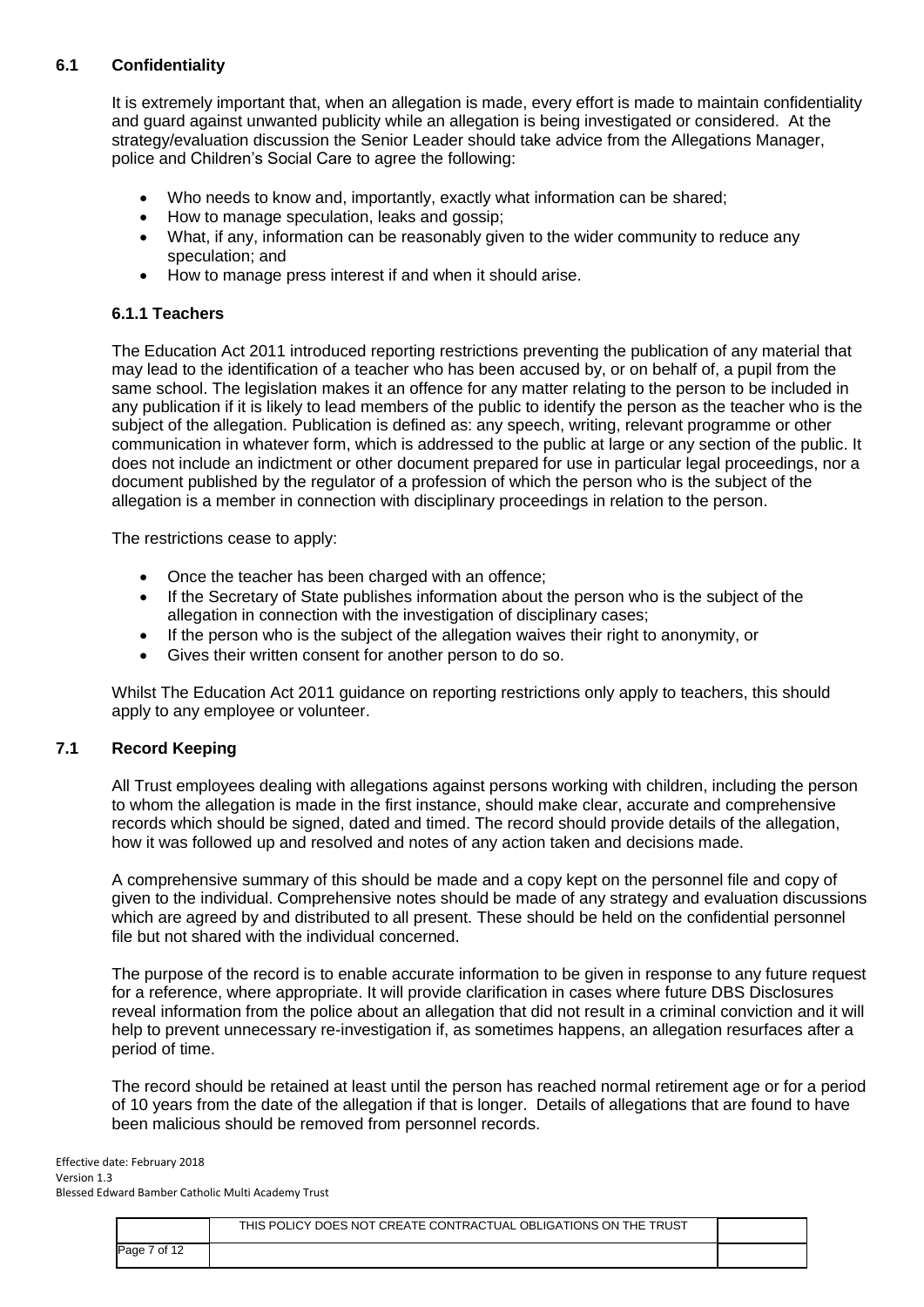# **8.1 Resignations & Compromise Agreements**

The fact that a person tenders his or her resignation, or ceases to provide their services, must not prevent an allegation being followed up in accordance with these procedures. It is important that every effort is made to reach a conclusion in all cases of allegations bearing on the safety or welfare of children, including any in which the person concerned refuses to cooperate with the process. Wherever possible the person should be given a full opportunity to answer the allegation and make representations about it. The process of recording the allegation and any supporting evidence, and reaching a judgement about whether it can be regarded as substantiated on the basis of all the information available should continue even if that cannot be done or the person does not cooperate. It may be difficult to reach a conclusion in these circumstances, and it may not be possible to apply any disciplinary sanctions if a person's period of notice expires before the process is complete, but it is important to reach and record a conclusion wherever possible.

By the same token so called 'compromise agreements', by which a person agrees to resign if the employer agrees not to pursue disciplinary action, and both parties agree a form of words to be used in any future reference, must not be used in these cases. A compromise agreement will not prevent a police investigation where that is appropriate nor does it override the statutory duty to make a referral to the DBS.

# **9.1 References**

Any reference provided by a Trust employee must include accurate information taken from the personnel file and individual organisations need to have appropriate consideration and procedures to cover providing information in references in relation to allegations including where sanctions are "spent".

In addition where the allegation was proven to be unsubstantiated, unfounded or malicious, information should not be included in employer references. A history of repeated concerns or allegations which have all been found to be unsubstantiated, unfounded or malicious should also not be included in any reference.

|              | THIS POLICY DOES NOT CREATE CONTRACTUAL OBLIGATIONS ON THE TRUST |  |
|--------------|------------------------------------------------------------------|--|
| Page 8 of 12 |                                                                  |  |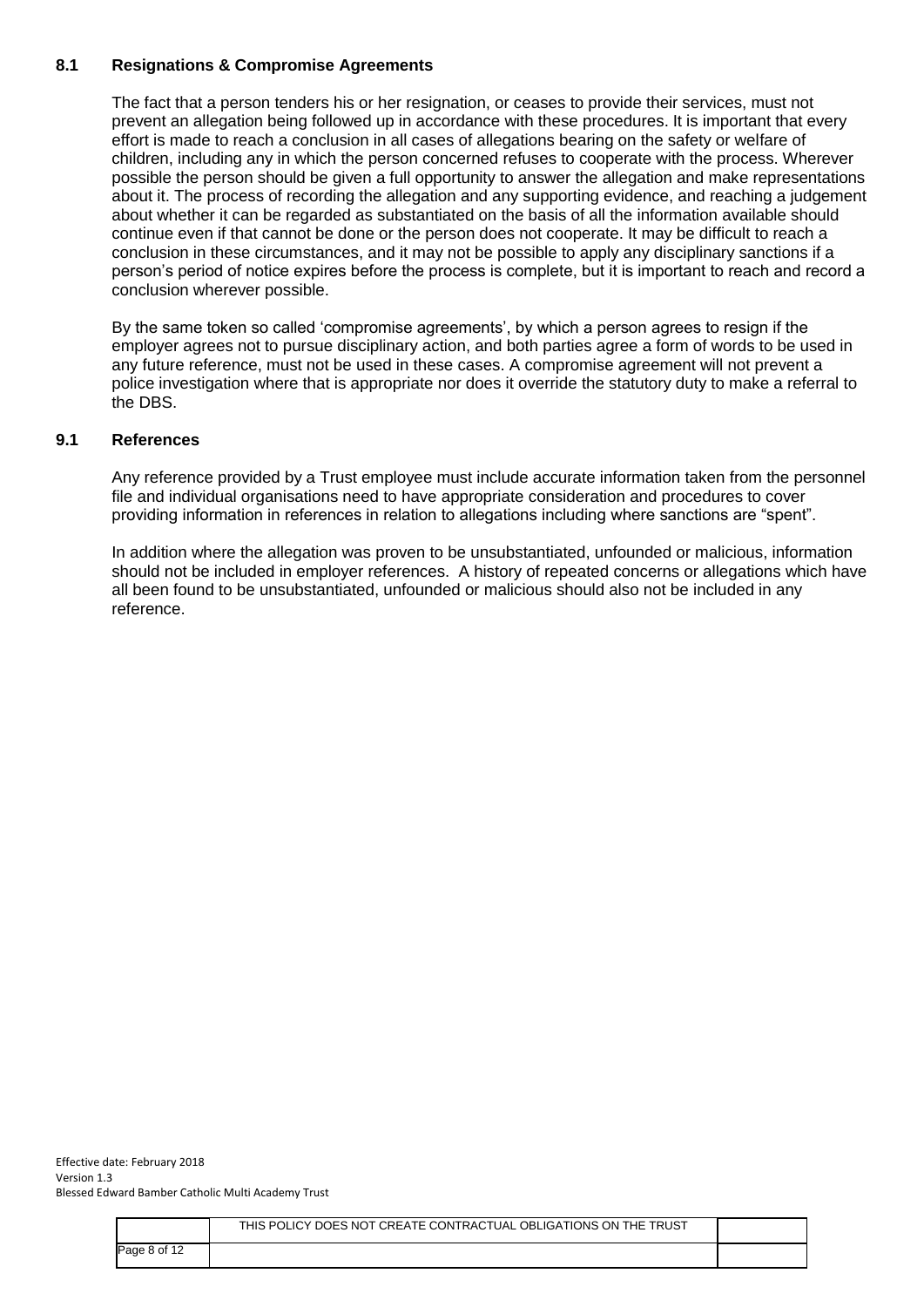# **10.1 Referrals to the Disclosure & Barring Services or Regulatory Bodies**

#### **10.1.1 Disclosure & Barring Services (DBS)**

Under the Safeguarding and Vulnerable Groups Act 2006 there is a legal duty for regulated activity providers and personnel suppliers employers to make a referral to the DBS where they have permanently removed a person from regulated activity through dismissal or permanent transfer from regulated activity (or would have done if the person had not left, resigned, retired or been redundant); and the person has carried out one of the following:

- Been cautioned or convicted of a relevant (automatic barring) offence; or
- Engaged in relevant conduct in relation to children that has harmed a child or put them at risk of harm; or
- Satisfied the Harm Test in relation to children (i.e. No action or inaction occurred but the present risk that it could was significant). To satisfy the harm test there needs to be credible evidence of risk of harm to children such as statements made by an individual regarding conduct / behaviour etc.
- A new test for regulated activity has been introduced which means the DBS can only bar a person from working within regulated activity with children or adults if it is believed the person is or has been, or might in the future be, engaged in regulated activity. The only exception to this is where a person is cautioned or convicted for a relevant (automatic barring) offence and is not eligible to submit representations against their inclusion in a barred list.

Additionally, where a person is cautioned or convicted of a relevant (automatic barring) offence with the right to make representations, the DBS will ask the person to submit their representations and consider them before making a final barring decision.

The Trust has a statutory duty to make reports, and to provide relevant information to the DBS. Referrals should be made as soon as possible after the resignation or removal of the member of staff involved and within one month of ceasing to use the person's services.

### **10.1.2 Regulatory Bodies**

The Trust should refer to the guidance published by their relevant regulatory body to determine if and when any allegation of professional misconduct should be reported to them.

|              | THIS POLICY DOES NOT CREATE CONTRACTUAL OBLIGATIONS ON THE TRUST |  |
|--------------|------------------------------------------------------------------|--|
| Page 9 of 12 |                                                                  |  |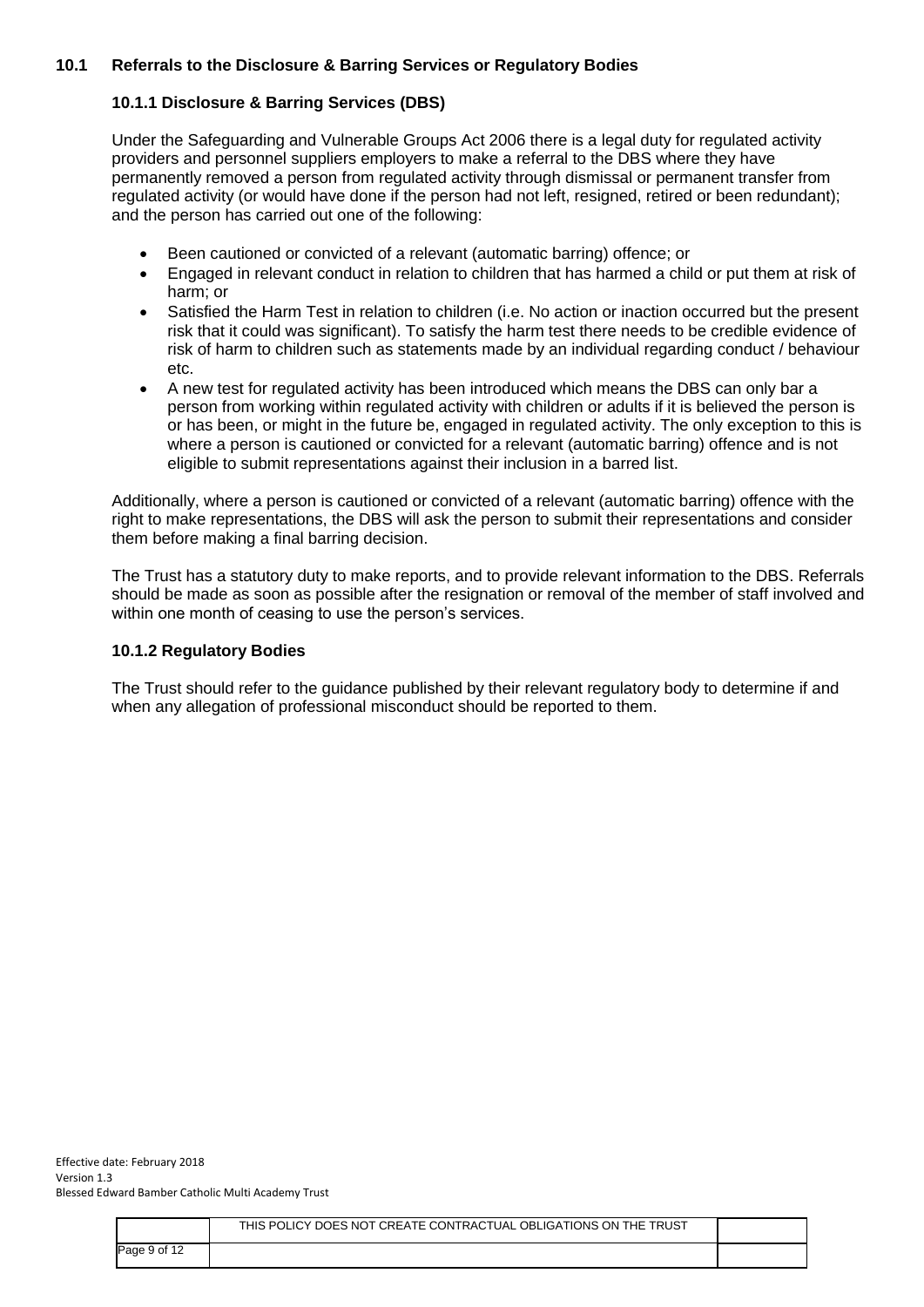

# **Allegations Referral Form (To be completed by referring agency)**

Criteria for BSCB managing allegations procedures

These procedures should be applied when there is an allegation that a person who works with a child has:

Behaved in a way that has harmed a child, or may have harmed a child;

Possibly committed a criminal offence against or related to a child;

Behaved towards a child or children in a way that indicates they may pose a risk of harm to children.

| <b>Referrer Details</b>                                                                               |  |  |  |  |
|-------------------------------------------------------------------------------------------------------|--|--|--|--|
| Date of referral                                                                                      |  |  |  |  |
| Referrer name, position and<br>name of service making referral                                        |  |  |  |  |
| Referrer contact telephone<br>number, email address                                                   |  |  |  |  |
| <b>Alleged Perpetrator / Person of concern</b>                                                        |  |  |  |  |
| <b>Full Name of Perpetrator</b>                                                                       |  |  |  |  |
| Date of birth                                                                                         |  |  |  |  |
| Gender                                                                                                |  |  |  |  |
| <b>Address</b>                                                                                        |  |  |  |  |
| Ethnic origin (if known)                                                                              |  |  |  |  |
| Disability (if known)                                                                                 |  |  |  |  |
| Occupation / Job Title / Job<br>Role                                                                  |  |  |  |  |
| <b>Employer / Organisation Details</b><br><b>Start Date</b>                                           |  |  |  |  |
| Date of last known DBS check<br>(if known)                                                            |  |  |  |  |
| Have there been any previous<br>Allegations / Concerns?                                               |  |  |  |  |
| Does the person have any<br>contact in any other capacity<br>with vulnerable groups?<br>$\frac{1}{2}$ |  |  |  |  |

Effective date: February 2018

Version 1.3

Blessed Edward Bamber Catholic Multi Academy Trust

|               | THIS POLICY DOES NOT CREATE CONTRACTUAL OBLIGATIONS ON THE TRUST |  |
|---------------|------------------------------------------------------------------|--|
| Page 10 of 12 |                                                                  |  |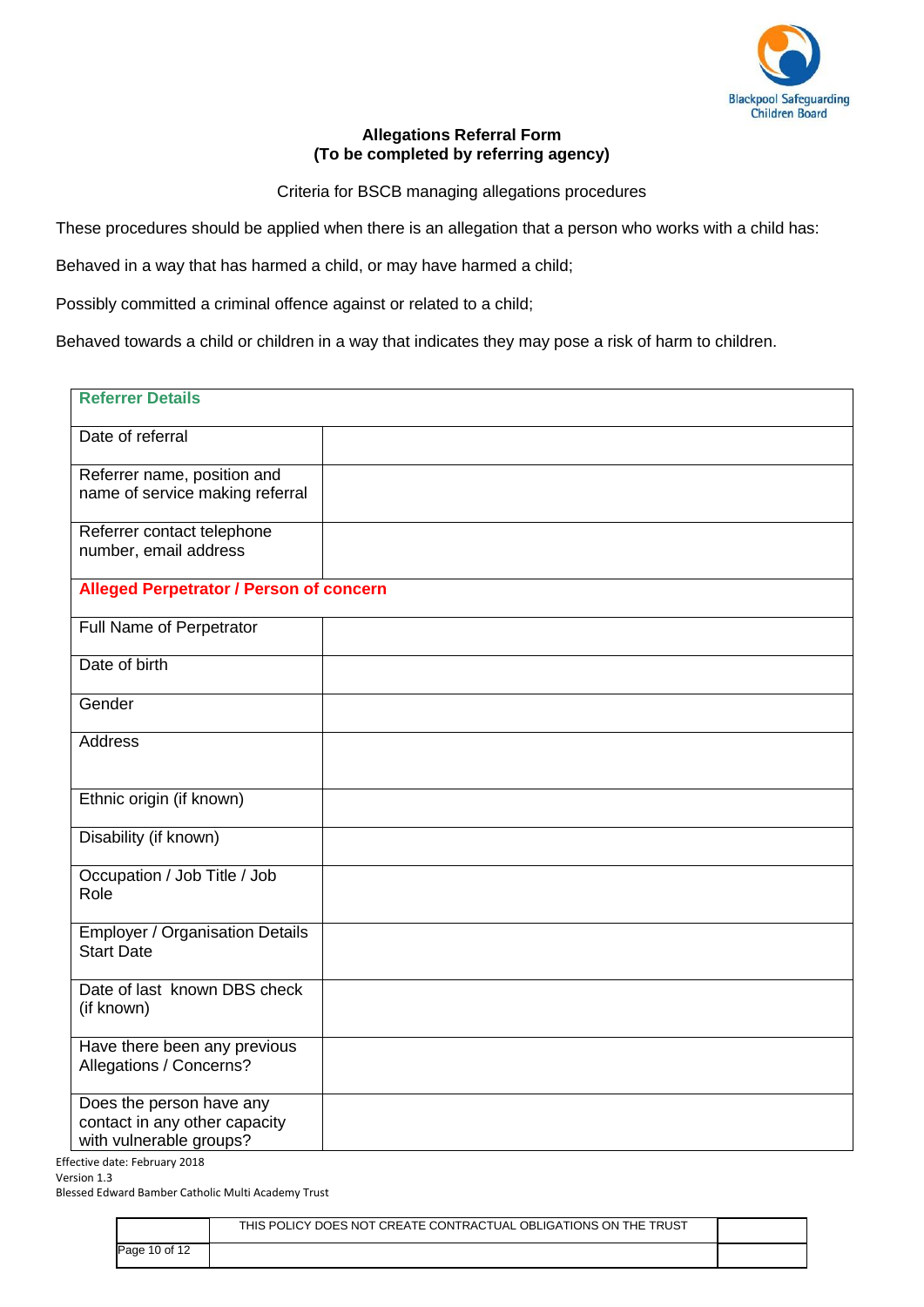| Details of any other children<br>resident at the persons home                |  |
|------------------------------------------------------------------------------|--|
| address                                                                      |  |
| (Names and Dates of birth<br>where possible)                                 |  |
|                                                                              |  |
| <b>Alleged Victim/s</b>                                                      |  |
| Full name of alleged victim                                                  |  |
| Date of birth                                                                |  |
| Gender                                                                       |  |
| Ethnic origin ( if known)                                                    |  |
| Disability (if known)                                                        |  |
| Legal status and whether looked<br>after child                               |  |
| Details of parents/guardians                                                 |  |
| Brief description of allegation or<br>concern including date of<br>incident. |  |
| Any known impact on alleged<br>victim - provide any dates and<br>details     |  |
| What actions have been taken<br>to date                                      |  |
| Other agencies/professional<br>involvement.                                  |  |

# **This form must be returned to [lado@blackpool.gov.uk](mailto:lado@blackpool.gov.uk) for consideration.**

|               | THIS POLICY DOES NOT CREATE CONTRACTUAL OBLIGATIONS ON THE TRUST |  |
|---------------|------------------------------------------------------------------|--|
| Page 11 of 12 |                                                                  |  |